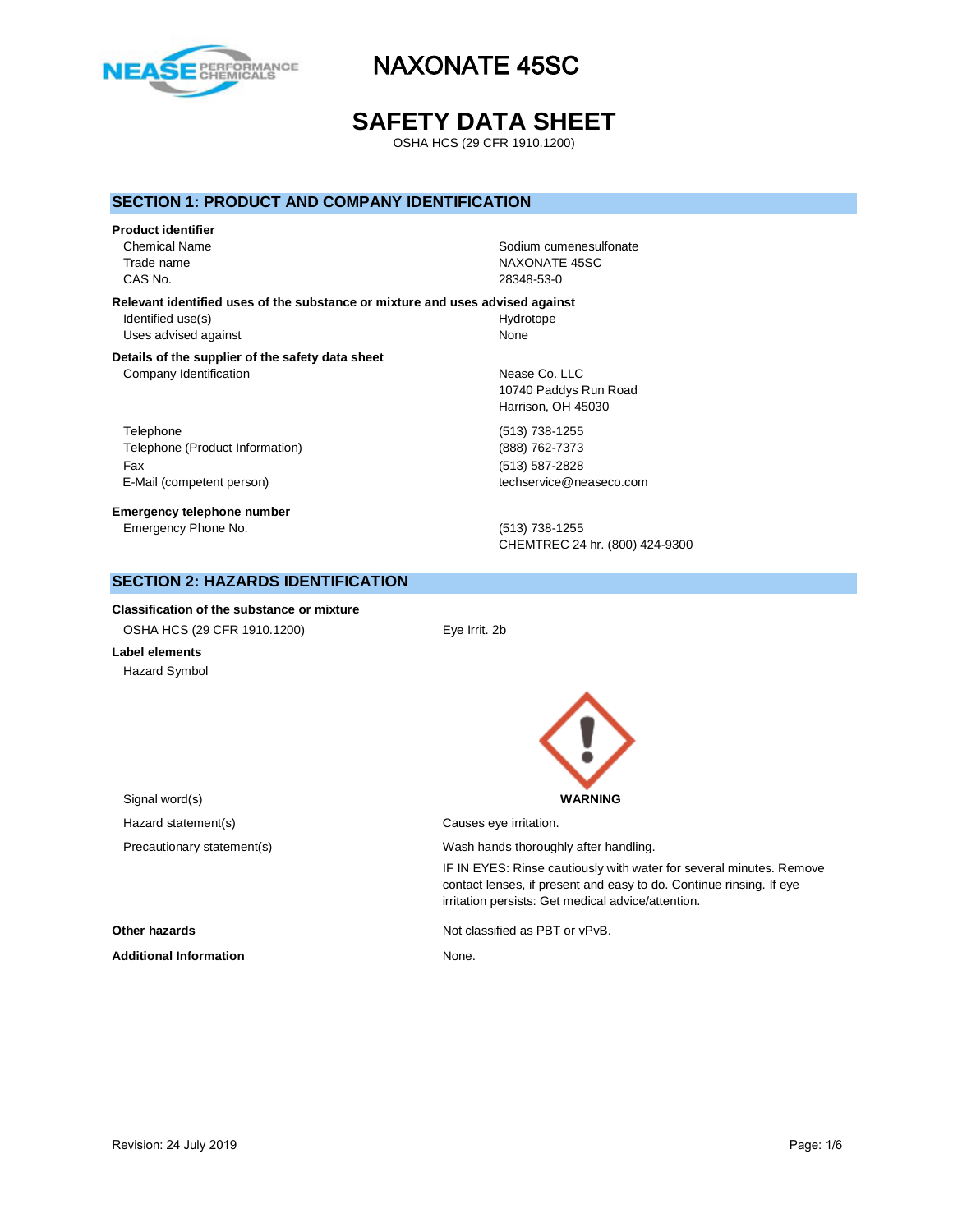

# **SECTION 3: COMPOSITION/INFORMATION ON INGREDIENTS**

| Hazardous ingredient(s) | $%$ W/W | CAS No.    | Hazard statement(s)    |
|-------------------------|---------|------------|------------------------|
| Sodium cumenesulfonate  | >45%    | 28348-53-0 | Causes eye irritation. |
| Sodium sulfate          | $2\%$   | 7757-82-6  | None                   |
| Water                   | <55%    | 7732-18-5  | None                   |

**Additional Information -** None

### **SECTION 4: FIRST AID MEASURES**

| Description of first aid measures                                             |                                                                                                                                                                                                                    |
|-------------------------------------------------------------------------------|--------------------------------------------------------------------------------------------------------------------------------------------------------------------------------------------------------------------|
| Inhalation                                                                    | Remove to fresh air and keep at rest in a position comfortable for breathing.<br>If breathing is laboured, administer oxygen. If breathing has stopped, apply<br>artificial respiration.                           |
| <b>Skin Contact</b>                                                           | Wash affected skin with plenty of water. Continue to wash the affected area<br>for at least 15 minutes.                                                                                                            |
| Eye Contact                                                                   | Immediately flush eyes for at least 15 minutes. Hold eye open and rinse<br>slowly and gently with water. Continue rinsing. Seek medical treatment when<br>anyone has symptoms apparently due to contact with eyes. |
| Ingestion                                                                     | Drink two glasses of water. Call a physician. If swallowed, and the victim is<br>conscious and alert, induce vomiting immediately, as directed by medical<br>personnel.                                            |
| Most important symptoms and effects, both<br>acute and delayed                | None                                                                                                                                                                                                               |
| Indication of any immediate medical attention<br>and special treatment needed | None                                                                                                                                                                                                               |

### **SECTION 5: FIRE-FIGHTING MEASURES**

Additional Information **None** 

| <b>Extinguishing media</b>                                       |                                                                                                          |  |  |
|------------------------------------------------------------------|----------------------------------------------------------------------------------------------------------|--|--|
| -Suitable Extinguishing Media<br>-Unsuitable Extinguishing Media | Extinguish with waterspray, dry chemical, sand or carbon dioxide.<br>None anticipated.                   |  |  |
| Special hazards arising from the substance or<br>mixture         | None anticipated.                                                                                        |  |  |
| <b>Advice for fire-fighters</b>                                  | Fire fighters should wear complete protective clothing including self-<br>contained breathing apparatus. |  |  |

### **SECTION 6: ACCIDENTAL RELEASE MEASURES Personal precautions, protective equipment and emergency procedures** Put on protective equipment before entering danger area. **Environmental precautions Do not allow to enter drains, sewers or watercourses. Methods and material for containment and cleaning up** Contain spillages with sand, earth or any suitable adsorbent material. Transfer to a container for disposal or recovery. Wash the spillage area with water. If possible prevent water running into sewers. **Reference to other sections None**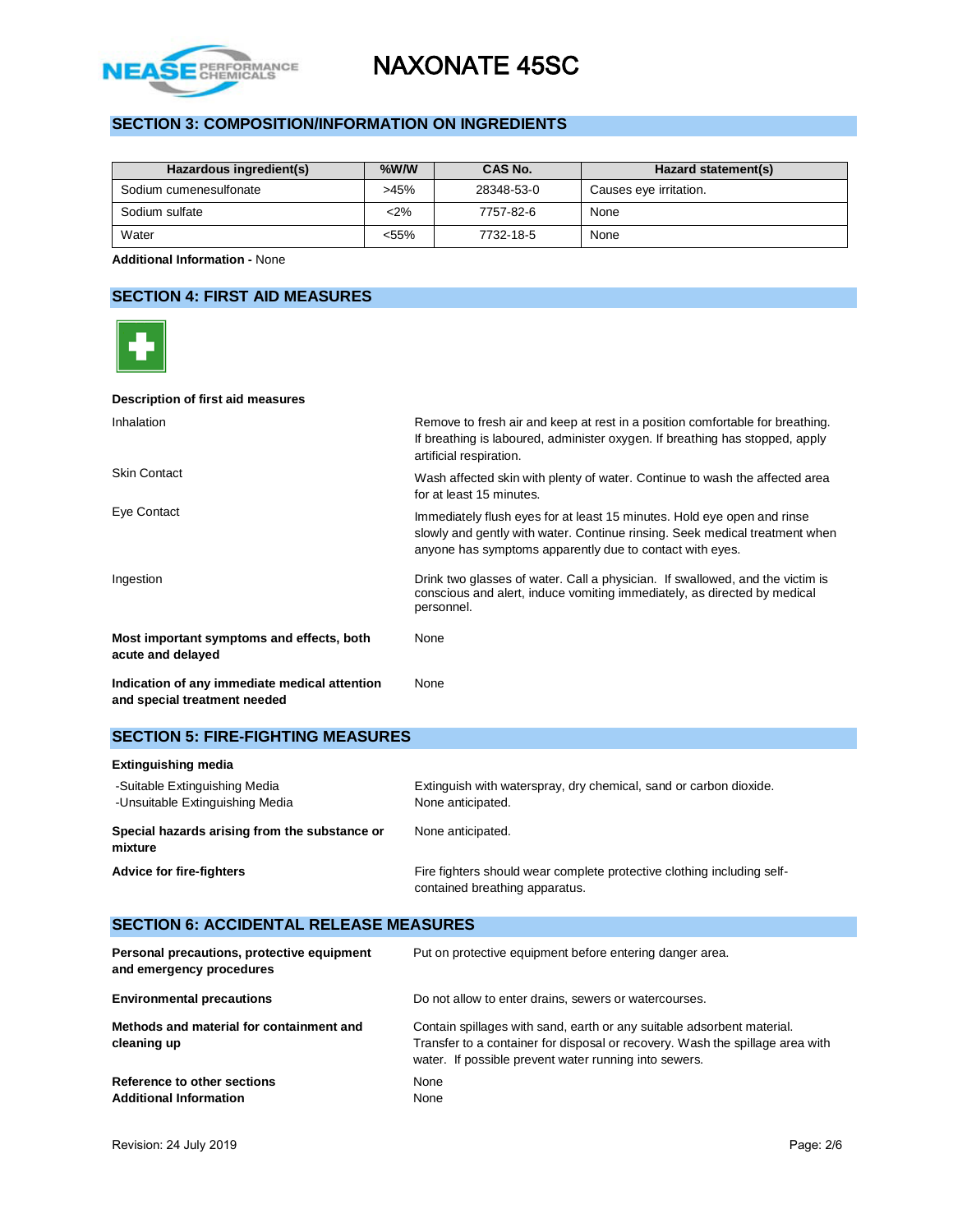

# **SECTION 7: HANDLING AND STORAGE**

| Precautions for safe handling                                | Do not get in eyes.                                                                                                                                                             |  |  |  |
|--------------------------------------------------------------|---------------------------------------------------------------------------------------------------------------------------------------------------------------------------------|--|--|--|
| Conditions for safe storage, including any incompatibilities |                                                                                                                                                                                 |  |  |  |
| -Storage Temperature                                         | Store at room temperature. Prevent from freezing. This product should be<br>stored at a temperature greater than: 25°C (77°F). The product will<br>precipitated at 25°C (77°F). |  |  |  |
| -Incompatible materials                                      | Keep away from oxidising agents. Keep container tightly closed and dry.                                                                                                         |  |  |  |
| Specific end use(s)                                          | Hydrotope                                                                                                                                                                       |  |  |  |

# **SECTION 8: EXPOSURE CONTROLS/PERSONAL PROTECTION**

#### **Control parameters**

#### **Occupational exposure limits**

|                                                           | LTEL (8 hr TWA ppm)<br>STEL (ppm)                                                               |            |                    |                                                                     |                    |             |  |  |  |
|-----------------------------------------------------------|-------------------------------------------------------------------------------------------------|------------|--------------------|---------------------------------------------------------------------|--------------------|-------------|--|--|--|
| <b>SUBSTANCE.</b>                                         | <b>CAS No.</b>                                                                                  | PEL (OSHA) | <b>TLV (ACGIH)</b> | PEL (OSHA)                                                          | <b>TLV (ACGIH)</b> | Note:       |  |  |  |
| None                                                      | -----                                                                                           | ------     | -------            | -------                                                             | --------           | $- - - - -$ |  |  |  |
| Recommended monitoring method<br><b>Exposure controls</b> |                                                                                                 |            | None               |                                                                     |                    |             |  |  |  |
| Appropriate engineering controls                          |                                                                                                 |            |                    | Not normally required.                                              |                    |             |  |  |  |
| <b>Personal protection equipment</b>                      |                                                                                                 |            |                    |                                                                     |                    |             |  |  |  |
| Eye/face protection                                       |                                                                                                 |            |                    | Wear protective eye glasses for protection against liquid splashes. |                    |             |  |  |  |
|                                                           |                                                                                                 |            |                    |                                                                     |                    |             |  |  |  |
| Skin protection (Hand protection/ Other)                  |                                                                                                 |            | rubber).           | The following to be used as necessary: Gloves (Neoprene or Natural  |                    |             |  |  |  |
| Respiratory protection                                    |                                                                                                 |            |                    | No personal respiratory protective equipment normally required.     |                    |             |  |  |  |
| Thermal hazards                                           |                                                                                                 |            |                    | Use gloves with insulation for thermal protection, when needed.     |                    |             |  |  |  |
|                                                           | <b>Environmental Exposure Controls</b><br>Do not allow to enter drains, sewers or watercourses. |            |                    |                                                                     |                    |             |  |  |  |

### **SECTION 9: PHYSICAL AND CHEMICAL PROPERTIES**

### **Information on basic physical and chemical properties**

| Appearance                               | Liquid                  |
|------------------------------------------|-------------------------|
| Colour                                   | Colourless to yellowish |
| Odour                                    | <b>Bland</b>            |
| Odour Threshold (ppm)                    | Not available.          |
| pH (Value)                               | 7-9                     |
| Melting Point (°C) / Freezing Point (°C) | $10 - 15$               |
| Boiling point/boiling range (°C):        | 101                     |
| Flash Point (°C)                         | $>121$ (250 °F)         |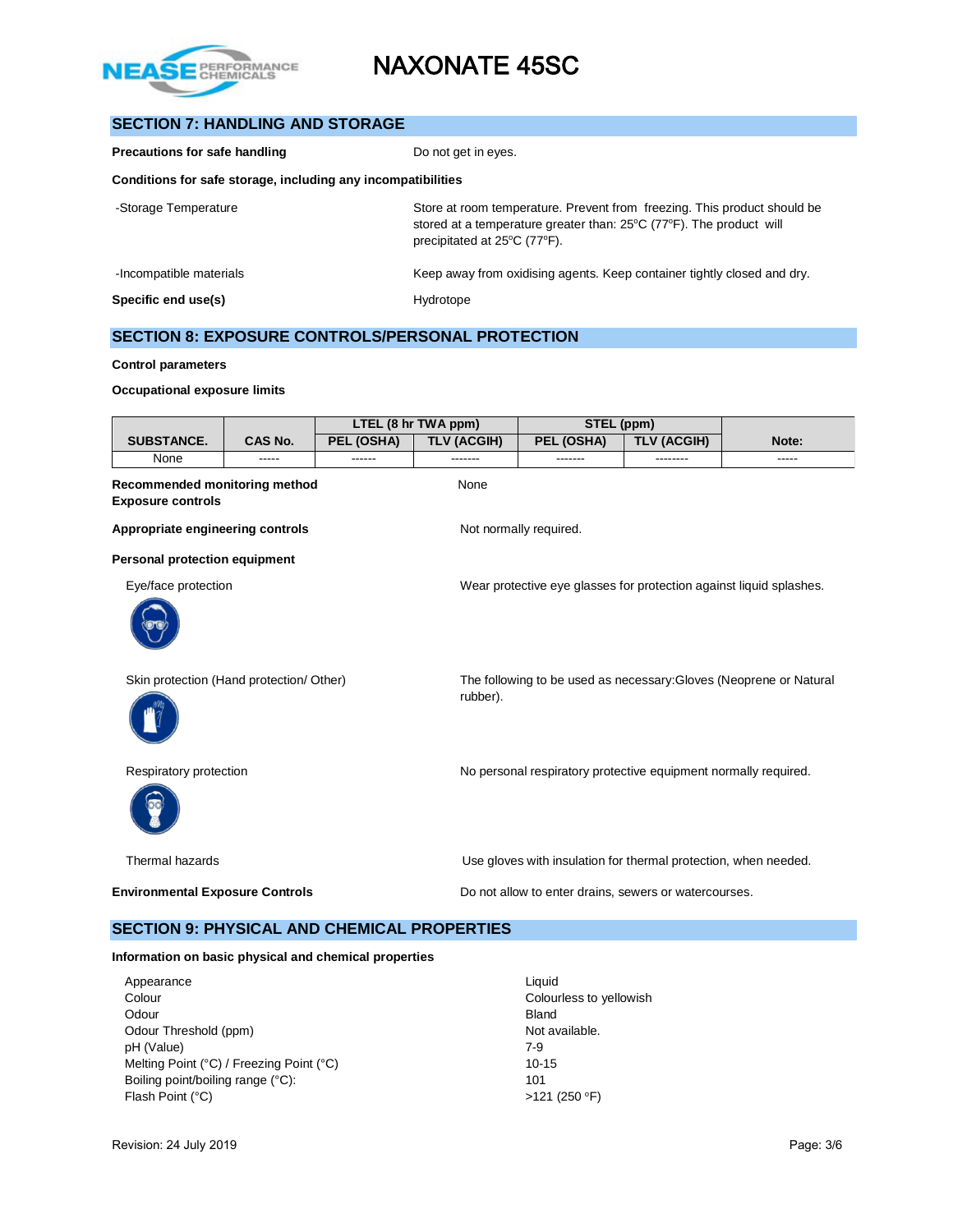

Evaporation rate  $\langle 1 \rangle$  (butyl acetate=1). Flammability (solid, gas) Not applicable. Explosive limit ranges Not available. Vapour Pressure (Pascal) 2266 (17 mm Hg) Vapour Density (Air=1)  $\leq$  25°C<br>Density (g/ml) 1.17 @ 25°C Density (g/ml) Solubility (Water) Completely Soluble Solubility (Other) Not available. Partition Coefficient (n-Octanol/water) Not available. Auto Ignition Temperature (°C) and the control of the Not available. Decomposition Temperature (°C) Not available. Kinematic Viscosity (cSt) @ 40°C Not available Not available Explosive properties Not explosive. Oxidising properties **Not oxidising** properties Not oxidising.

**Other information Not available. Other information** 

# **SECTION 10: STABILITY AND REACTIVITY**

| Reactivity                                | Stable under normal conditions.                  |
|-------------------------------------------|--------------------------------------------------|
| <b>Chemical stability</b>                 | Stable.                                          |
| Possibility of hazardous reactions        | None anticipated.                                |
| <b>Conditions to avoid</b>                | Incompatible materials.                          |
| Incompatible materials                    | Reacts with oxidizers.                           |
| <b>Hazardous Decomposition Product(s)</b> | Carbon monoxide, Carbon dioxide, Sulphur oxides, |

### **SECTION 11: TOXICOLOGICAL INFORMATION**

**Exposure routes:** Inhalation**,** Skin Contact**,** Eye Contact

### **Substances in preparations / mixtures**

sodium cumenesulphonate (CAS# 28348-53-0):

| <b>Acute toxicity</b>                                             | Oral: LD50 $>$ 7000 mg/kg-bw                                                    |
|-------------------------------------------------------------------|---------------------------------------------------------------------------------|
|                                                                   | Dermal: $LD50 > 2000$ mg/kg-bw                                                  |
|                                                                   | Inhalation: $LC50 > 6.41$ mg/l 232 min (By analogy with similar<br>materials)   |
| <b>Irritation/Corrosivity</b>                                     | Causes eye irritation.                                                          |
| <b>Sensitization</b>                                              | It is not a skin sensitizer.                                                    |
| <b>Repeated dose toxicity (By analogy with similar materials)</b> | NOAEL: > 763 active ingredient/kg bw/day (in diet for 90 days, in<br>diet, rat) |

Carcinogenicity (By analogy with similar materials) It is unlikely to present a carcinogenic hazard to man.

| <b>NTP</b> | ADC | <b>ACGIF</b> | <b>OSHA</b> | <b>NIOSH</b> |
|------------|-----|--------------|-------------|--------------|
| No.        | No. | No.          | No.         | No.          |

**Mutagenicity** (By analogy with similar materials) There is no evidence of mutagenic potential.

**Toxicity for reproduction** (By analogy with similar materials) None anticipated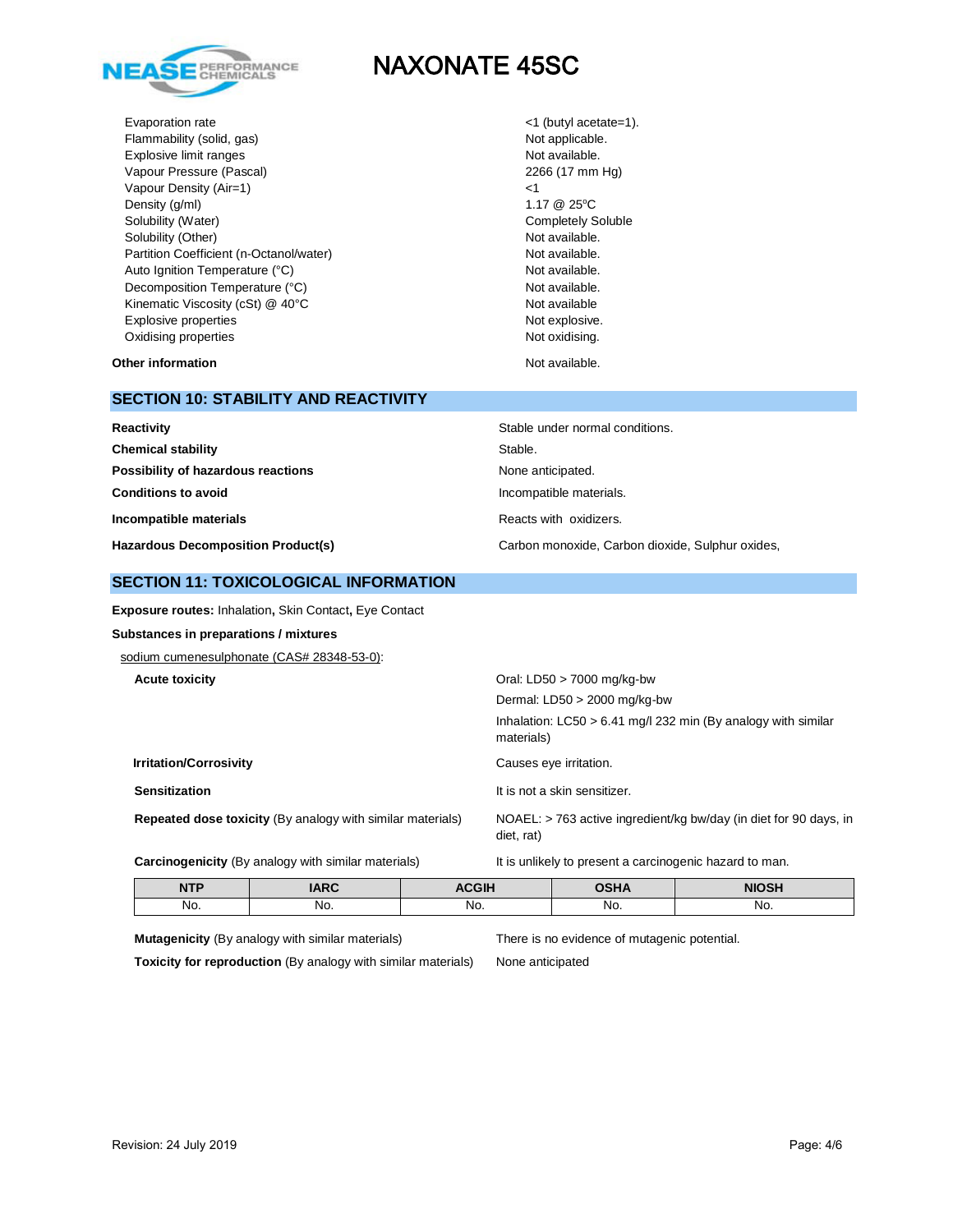

# **SECTION 12: ECOLOGICAL INFORMATION**

#### Toxicity - Substances in preparations / mixtures

| sodium cumenesulphonate (CAS# 28348-53-0) - By analogy with similar materials: |  |  |  |  |  |
|--------------------------------------------------------------------------------|--|--|--|--|--|
|                                                                                |  |  |  |  |  |

| Short term | LC50 (96 hour): $> 1000$ mg/L (Oncorhynchus mykiss)         |
|------------|-------------------------------------------------------------|
|            | EC50 (48 hour): 54 mg/l (Daphnia magna, mobility)           |
|            | EC50 (96 hour): > 230 mg/l (Pseudokirchnerella subcapitata) |
| Long Term  | Scientifically unjustified                                  |

**Persistence and degradability** Readily biodegradable **Bioaccumulative potential Not available. Mobility in soil Mobility in soil Results of PBT and vPvB assessment** Not classified as PBT or vPvB. **Other adverse effects** None known.

### **SECTION 13: DISPOSAL CONSIDERATIONS**

**Waste treatment methods** Disposal should be in accordance with local, state or national legislation. Consult an accredited waste disposal contractor or the local authority for advice.

Additional Information **None known.** None known.

### **SECTION 14: TRANSPORT INFORMATION**

**Land transport (U.S. DOT)**

**Sea transport (IMDG)**

**Air transport (ICAO/IATA)**

**UN number Proper Shipping Name Transport hazard class(es) Packing group Hazard label(s) Environmental hazards Special precautions for user**

**Not classified as dangerous for transport**

**Transport in bulk according to Annex II of MARPOL73/78 and the IBC Code:** 

### **SECTION 15: REGULATORY INFORMATION**

**Safety, health and environmental regulations/legislation specific for the substance or mixture:**

**TSCA (Toxic Substance Control Act) -** Inventory Status**: On active TSCA list Canada Domestic Substance List (DSL)** - Listed

#### **Designated Hazardous Substances and Reportable Quantities (40 CFR 302.4)**:

| <b>Chemical Name</b>                     |                       |                   | CAS No.                                            | Typical %wt. | <b>RQ (Pounds)</b>  |  |  |  |
|------------------------------------------|-----------------------|-------------------|----------------------------------------------------|--------------|---------------------|--|--|--|
| None                                     |                       |                   | ----                                               | ----         | ----                |  |  |  |
| SARA 311/312 - Hazard Categories:        |                       |                   |                                                    |              |                     |  |  |  |
| $\Box$ Fire                              | $\Box$ Sudden Release | $\Box$ Reactivity | $\boxtimes$ Immediate (acute)<br>Chronic (delayed) |              |                     |  |  |  |
| SARA 313 - Toxic Chemicals (40 CFR 372): |                       |                   |                                                    |              |                     |  |  |  |
| <b>Chemical Name</b>                     |                       |                   |                                                    | CAS No.      | <b>Typical %wt.</b> |  |  |  |
| None                                     |                       |                   |                                                    | ------       | -----               |  |  |  |
|                                          |                       |                   |                                                    |              |                     |  |  |  |

### **SARA 302 - Extremely Hazardous Substances(40 CFR 355):**

| $  -$<br><b>Chamissi</b><br>`al Name<br>⊸ner | <b>CAS No.</b>    | <b>Typical %wt.</b> |
|----------------------------------------------|-------------------|---------------------|
| None                                         | ------<br>------- | ----<br>_____       |